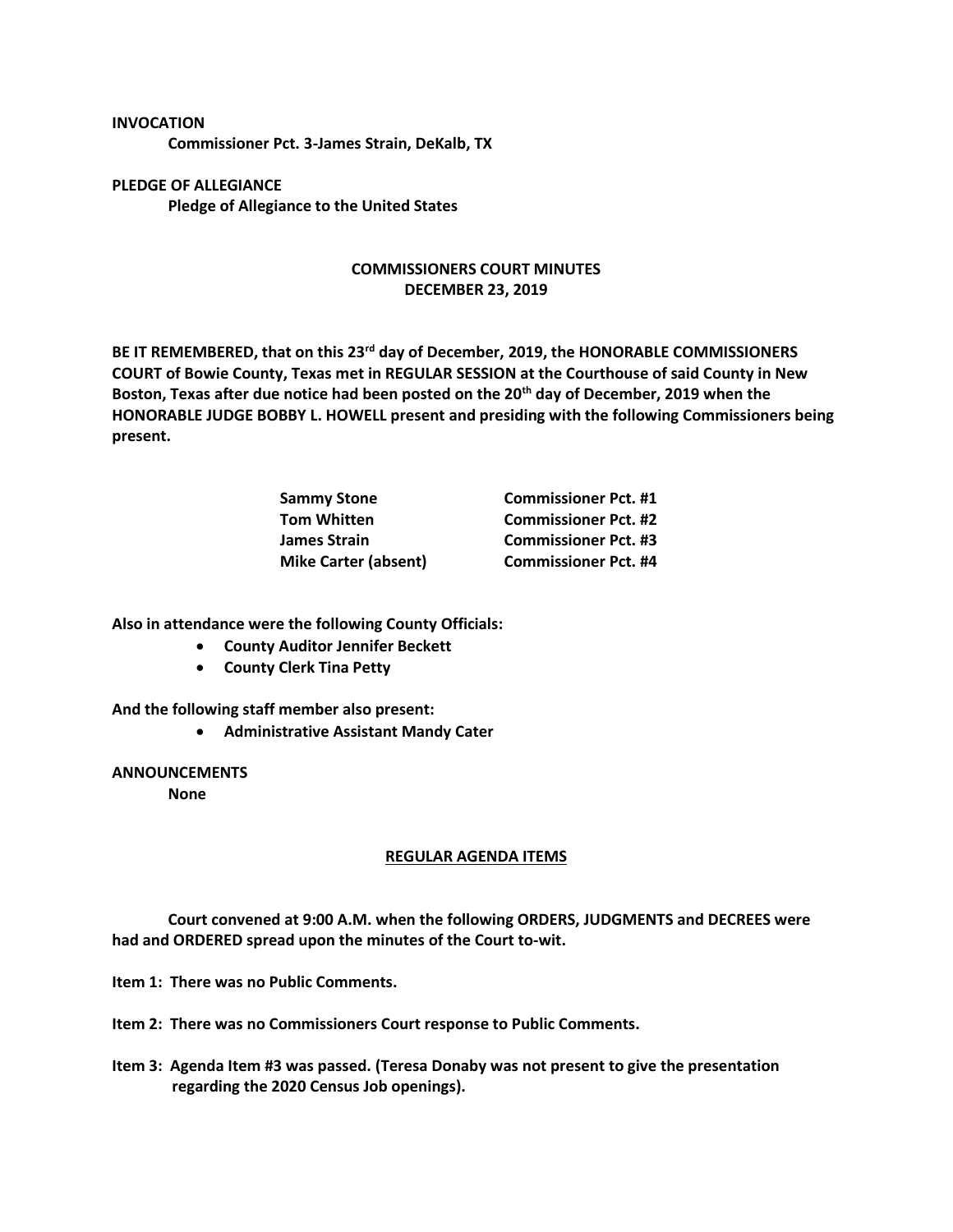- **Item 4: On this 23rd day of December, 2019, a motion was made by Commissioner Sammy Stone and duly second by Commissioner Tom Whitten to authorize the County Judge to negotiate terms contained in LaSalle Corrections' bid proposal which was submitted and opened on November 25, 2019. Motion was put to a vote and all Commissioners voted yes and none voted no. Motion carried.**
- **Item 5: On this 23rd day of December, 2019, a motion was made by Commissioner James Strain and duly second by Commissioner Sammy Stone to approve enrolling County Employees for the Free State-Mandated Cybersecurity Training Course. Motion was put to a vote and all Commissioners voted yes and none voted no. Motion carried.**
- **Item 6: On this 23rd day of December, 2019, a motion was made by Commissioner Tom Whitten and duly second by Commissioner James Strain to approve the Order for an Emergency Amendment to the FY 2020 Budget. Motion was put to a vote and all Commissioners voted yes and none voted no. Motion carried.**
- **Item 7: On this 23rd day of December, 2019, a motion was made by Commissioner Sammy Stone and duly second by Commissioner Tom Whitten to approve the Electronic Poll Book Sales Order Agreement from ESS-Texas State Contract #542-17. Motion was put to a vote and all Commissioners voted yes and none voted no. Motion carried.**
- **Item 8: No action taken. The Interlocal Agreement is already in place with TexAmericas to utilize the County Health Insurance.**
- **Item 9: On this 23rd day of December, 2019, a motion was made by Commissioner James Strain and duly second by Commissioner Sammy Stone to approve the Interlocal Agreement with the Bowie Central Appraisal District to utilize the County Health Insurance. Motion was put to a vote and all Commissioners voted yes and none voted no. Motion carried.**
- **Item 10: On this 23rd day of December, 2019, a motion was made by Commissioner James Strain and duly second by Commissioner Tom Whitten to approve the 2018-2019 Thermal Imaging Project Grant. Motion was put to a vote and all Commissioners voted yes and none voted no. Motion carried.**
- **Item 11: On this 23rd day of December, 2019, a motion was made by Commissioner Sammy Stone and duly second by Commissioner James Strain to approve the 2020 Holiday Schedule. Motion was put to a vote and all Commissioners voted yes and none voted no. Motion carried.**

**Item 12: There were no budget adjustments (line item transfers).**